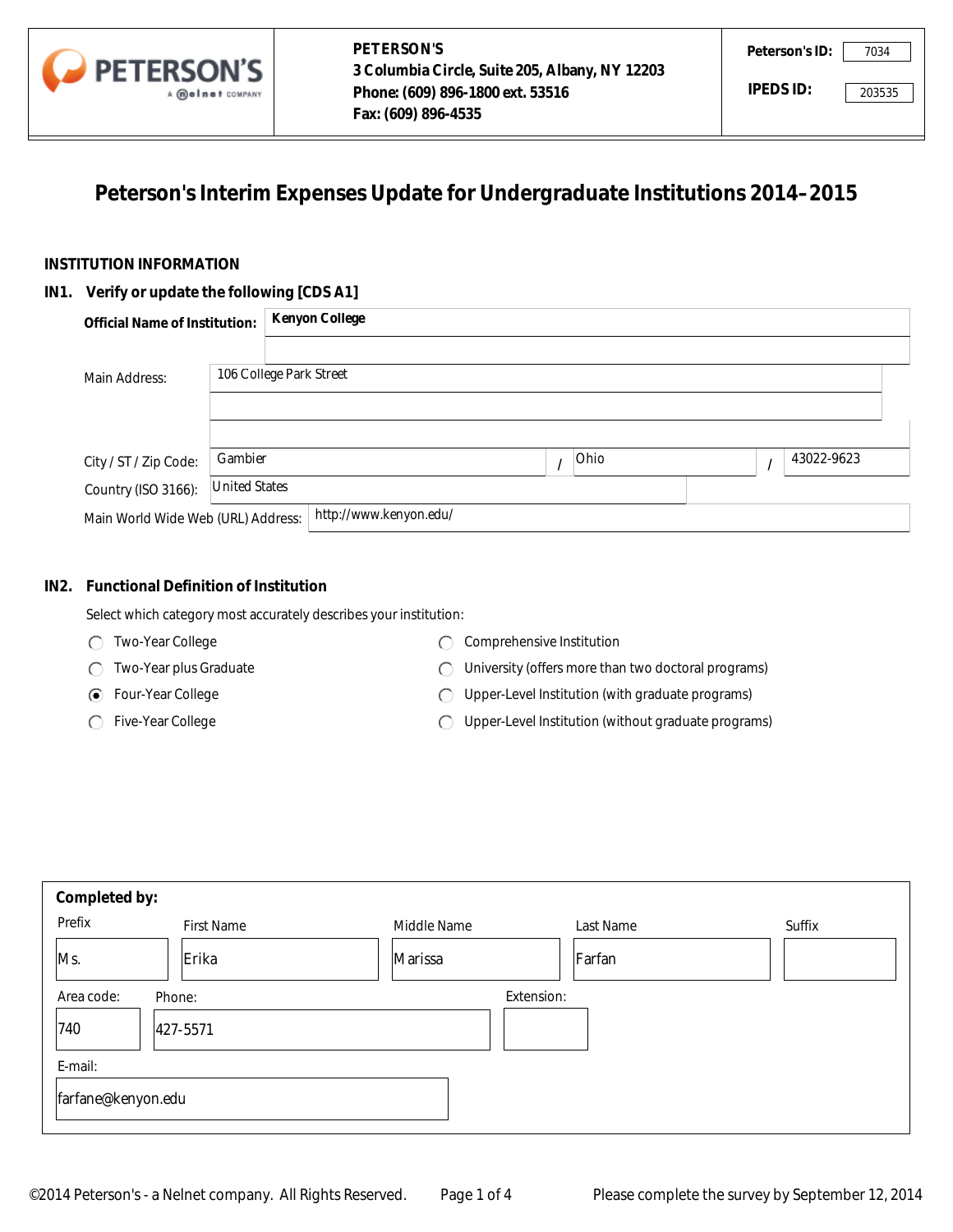| Peterson's Interim Expenses Survey for |
|----------------------------------------|
| Undergraduate Institutions 2014-15     |

## **EX1. TYPICAL UNDERGRADUATE FULL-TIME TUITION [CDS G1]**

List the typical tuition, required fees, and room and board for a full-time undergraduate student for the FULL 2014-2015 academic year. A full academic year refers to the period of time generally extending from September to June; usually equated to two semesters or trimesters, three quarters, or the period covered by a fourone-four plan. Required fees include only charges that all full-time students must pay that are not included in tuition (e.g., registration, health, or activity fees.) Do not include optional fees (e.g., parking, laboratory use). Expenses reported last year by your institution have been preprinted in the grids below. Please feel free to submit a complete tuition and fee schedule in lieu of updating this question.

#### If undergraduate charges are not reported in U.S. dollars, specify the applicable currency:

| Please provide the URL for your            | http://www.kenyon.edu/admissions-aid/financial-aid/cost-breakdown-by-semester/kenyon-net-<br>institution's net price calculator [CDS G0]:<br>coloulate |                                    |         |                                 |           |                  |                                    |                              |
|--------------------------------------------|--------------------------------------------------------------------------------------------------------------------------------------------------------|------------------------------------|---------|---------------------------------|-----------|------------------|------------------------------------|------------------------------|
| Specify the typical number of units (i.e., |                                                                                                                                                        |                                    | 2014-15 |                                 | 2013-14   |                  |                                    | Limit: 250 characters        |
|                                            | credits, courses) taken by a full-time under-<br>graduate student in a FULL academic year:                                                             | 32                                 |         | -of- credits                    | 32        | -of- credits     |                                    |                              |
| <b>PRIVATE INSTITUTIONS:</b>               |                                                                                                                                                        |                                    |         |                                 |           |                  |                                    |                              |
| Tuition for all students                   |                                                                                                                                                        |                                    |         | 45,500.00                       |           | 43,900.00        |                                    |                              |
| <b>PUBLIC INSTITUTIONS:</b>                |                                                                                                                                                        |                                    |         |                                 |           |                  |                                    |                              |
| In-District Tuition:                       |                                                                                                                                                        |                                    |         |                                 |           |                  |                                    |                              |
| In-State:                                  |                                                                                                                                                        |                                    |         |                                 |           |                  |                                    |                              |
| Out-of-State:                              |                                                                                                                                                        |                                    |         |                                 |           |                  |                                    |                              |
|                                            | International Students--non-resident aliens:                                                                                                           |                                    |         |                                 |           |                  |                                    |                              |
| Full-Time (full academic year):            | TYPICAL UNDERGRADUATE FULL-TIME REQUIRED FEES [CDS G1]<br><b>UNDERGRADUATE HOUSING [CDS G1]</b>                                                        |                                    |         | 1,830.00                        |           | 1,740.00         |                                    |                              |
| Room & Board:                              |                                                                                                                                                        |                                    |         | 11,560.00                       | 11,170.00 |                  |                                    |                              |
| Room Only:                                 |                                                                                                                                                        |                                    |         |                                 |           |                  |                                    |                              |
| <b>ESTIMATED EXPENSES [CDS G5]</b>         |                                                                                                                                                        | 2014-15                            |         |                                 |           |                  | 2013-14                            |                              |
|                                            | <b>Residents</b>                                                                                                                                       | <b>Commuters</b><br>living at home |         | Commuters not<br>living at home |           | <b>Residents</b> | <b>Commuters</b><br>living at home | Commuters n<br>living at hom |
| <b>Books &amp; Supplies</b>                | 1,900.00                                                                                                                                               |                                    |         |                                 |           | 1,900.00         |                                    |                              |
| Room Only                                  |                                                                                                                                                        |                                    |         |                                 |           |                  |                                    |                              |
| <b>Board Only</b>                          |                                                                                                                                                        |                                    |         |                                 |           |                  |                                    |                              |
| Transportation                             | 900.00                                                                                                                                                 |                                    |         |                                 |           | 800.00           |                                    |                              |
| Other                                      | 470.00                                                                                                                                                 |                                    |         |                                 |           | 450.00           |                                    |                              |

## **TYPICAL UNDERGRADUATE FULL-TIME REQUIRED FEES [CDS G1]**

| Full-Time (full academic year): | 1,830.00 |
|---------------------------------|----------|
|                                 |          |

## **UNDERGRADUATE HOUSING [CDS G1]**

| Room & Board: | 11,560.00 |
|---------------|-----------|
| Room Only:    |           |

#### **ESTIMATED EXPENSES [CDS G5] 2014-15 2013-14**

|                  |                  | <b>Commuters</b> | Commuters not  |                  |
|------------------|------------------|------------------|----------------|------------------|
|                  | <b>Residents</b> | living at home   | living at home | <b>Residents</b> |
| Books & Supplies | 1,900.00         |                  |                | 1,900.00         |
| Room Only        |                  |                  |                |                  |
| Board Only       |                  |                  |                |                  |
| Transportation   | 900.00           |                  |                | 800.00           |
| Other            | 470.00           |                  |                | 450.00           |

 if your institution charges an additional one-time required fee above and beyond the tuition, fees, and estimated expenses listed above, specify the amount:

**If your institution charges a comprehensive fee (covering tuition, fees, room and board) please specify the fee: [CDS G1]:**

| Commuters not<br>living at home | <b>Residents</b> | <b>Commuters</b><br>living at home | Commuters not<br>living at home |
|---------------------------------|------------------|------------------------------------|---------------------------------|
|                                 | 1,900.00         |                                    |                                 |
|                                 |                  |                                    |                                 |
|                                 |                  |                                    |                                 |
|                                 | 800.00           |                                    |                                 |
|                                 | 450.00           |                                    |                                 |





 $\overline{\phantom{0}}$ 



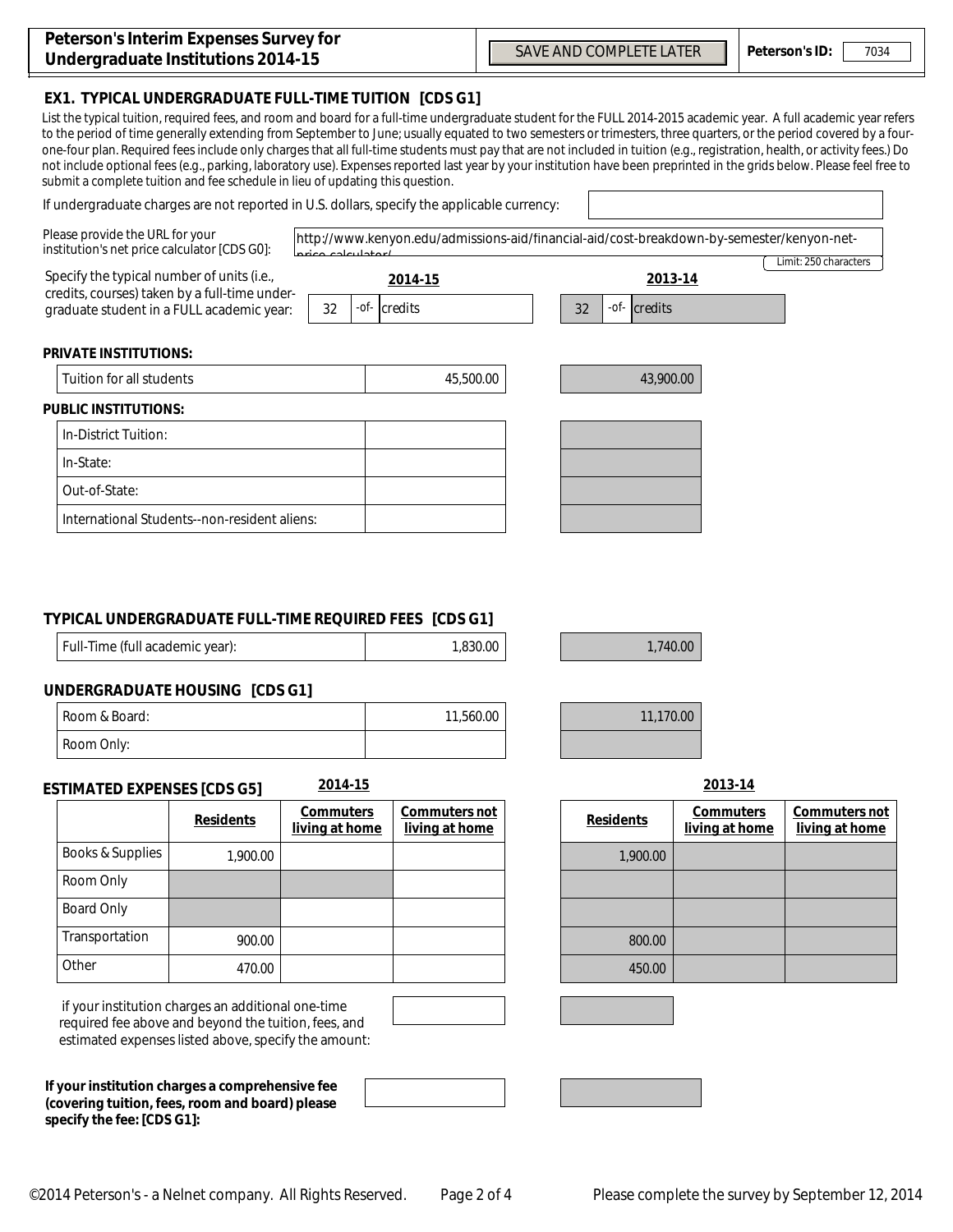$\blacktriangledown$ 

 $\overline{\phantom{0}}$ 

#### **EX2. TYPICAL UNDERGRADUATE PART-TIME TUITION --** List the typical per-unit charges paid by part-time students.

#### **a. Typical Part-Time Tuition**

| <b>PRIVATE INSTITUTIONS:</b> | 2014-15 |   | 2013-14 |
|------------------------------|---------|---|---------|
| Tuition for all students     | -per-   |   | -per-   |
| <b>PUBLIC INSTITUTIONS:</b>  |         |   |         |
| In-District Tuition:         | -per-   |   | -per-   |
| In-State:                    | -per-   |   | -per-   |
| Out-of-State:                | -per-   | ▼ | -per-   |

#### **b. Typical Required Fees for Part-Time Students**

| Per-credit fees: | $-per-$ |  |
|------------------|---------|--|
| l Per-term fees: | $-per-$ |  |

| $-per-$ | Ш |
|---------|---|
| $-per-$ | ı |

#### **EX3. OTHER UNDERGRADUATE NON-RESIDENT EXPENSES**

If your institution offers reduced tuition and/or fees for nonresidents based on an agreement with other states, counties or other regional arrangement, please specify the typical undergraduate full-time tuition and required fees:

| 2014-15 | 2013-14 |
|---------|---------|
|         |         |
|         |         |

|                           | 2017-19 |
|---------------------------|---------|
| <b>Full Time Tuition:</b> |         |
| <b>Mandatory Fees:</b>    |         |
|                           |         |

Please list the geographic areas (e.g., states, counties etc.) or participating institutions covered by this agreement as well as any special features that apply to this program:

**2014-15 2013-14**